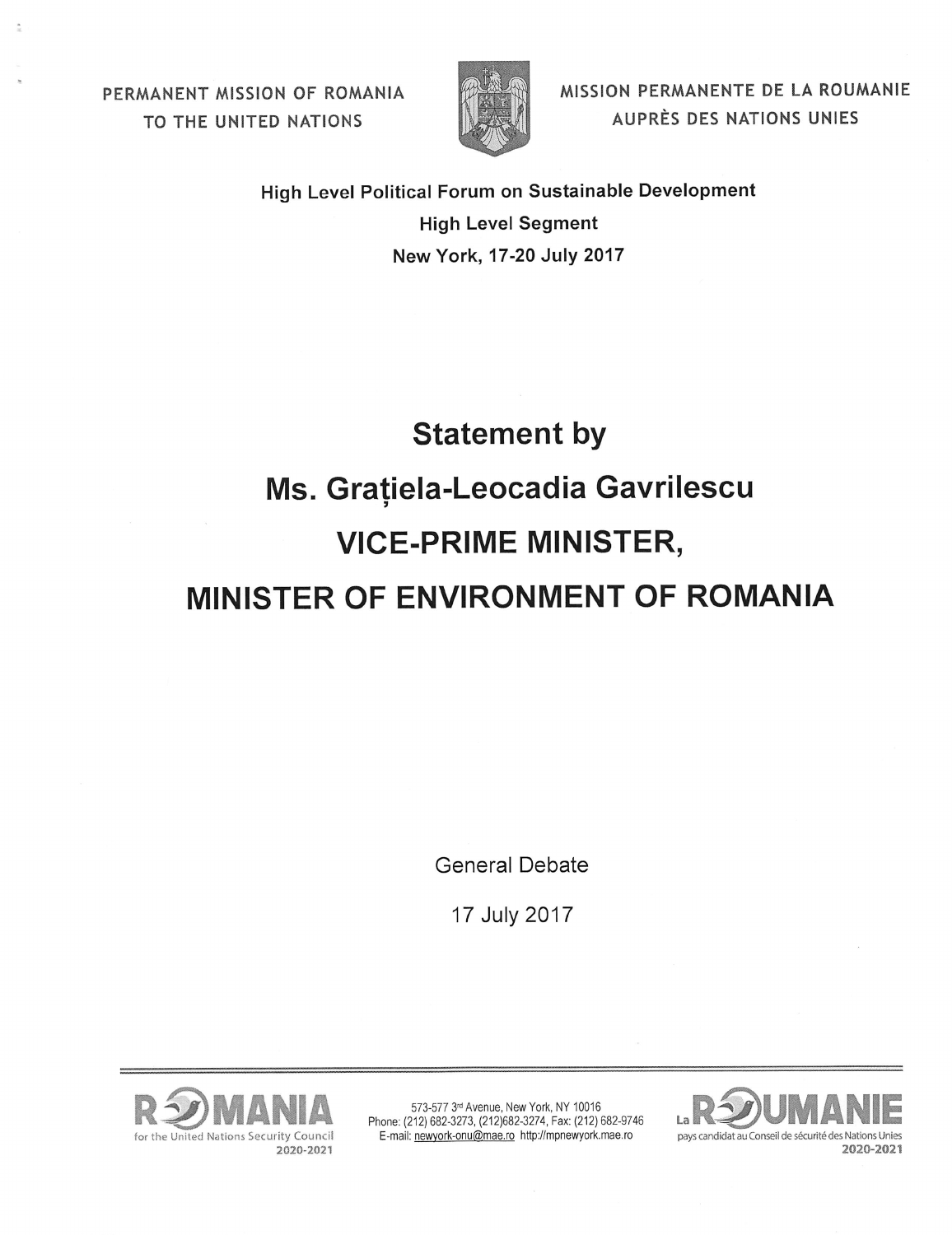## **Mister President,**

## **Distinguished Delegates,**

## **Ladies and Gentlemen,**

Romania aligns itself with the declaration of the European Union. I would like now to present to you some remarks in my national capacity.

The second year of the implementation of 2030 Agenda for Sustainable Development reveals the indivisible nature of the three dimensions of sustainable development.

The Sustainable Development Goals are the core of the 2030 Agenda. The multiple interlinkages between the Goals and targets, adopted by all of us, within a transparent and inclusive process, two years ago, generate the indivisible nature of actions.

After the last year session, when we have considered that No One is Left Behind - the fundamental principle of the 2030 Agenda - the current session is addressing the central scope of our Agenda - "Eradicating poverty and promoting prosperity in a changing world".

The success of the implementation of such a complex Agenda requires the interlinkages between goals should be addressed in a holistic and coherent approach at all levels, focusing on synergies. The Paris Agreement, the Sendai Framework on Disaster Risk Reduction complement the 2030 Agenda.

As Vice-Prime Minister of the Government of Romania and Minister of Environment, I want to emphasis the central role of the. High Level Political· Forum (HLPF) in the implementation of the SDGs.

2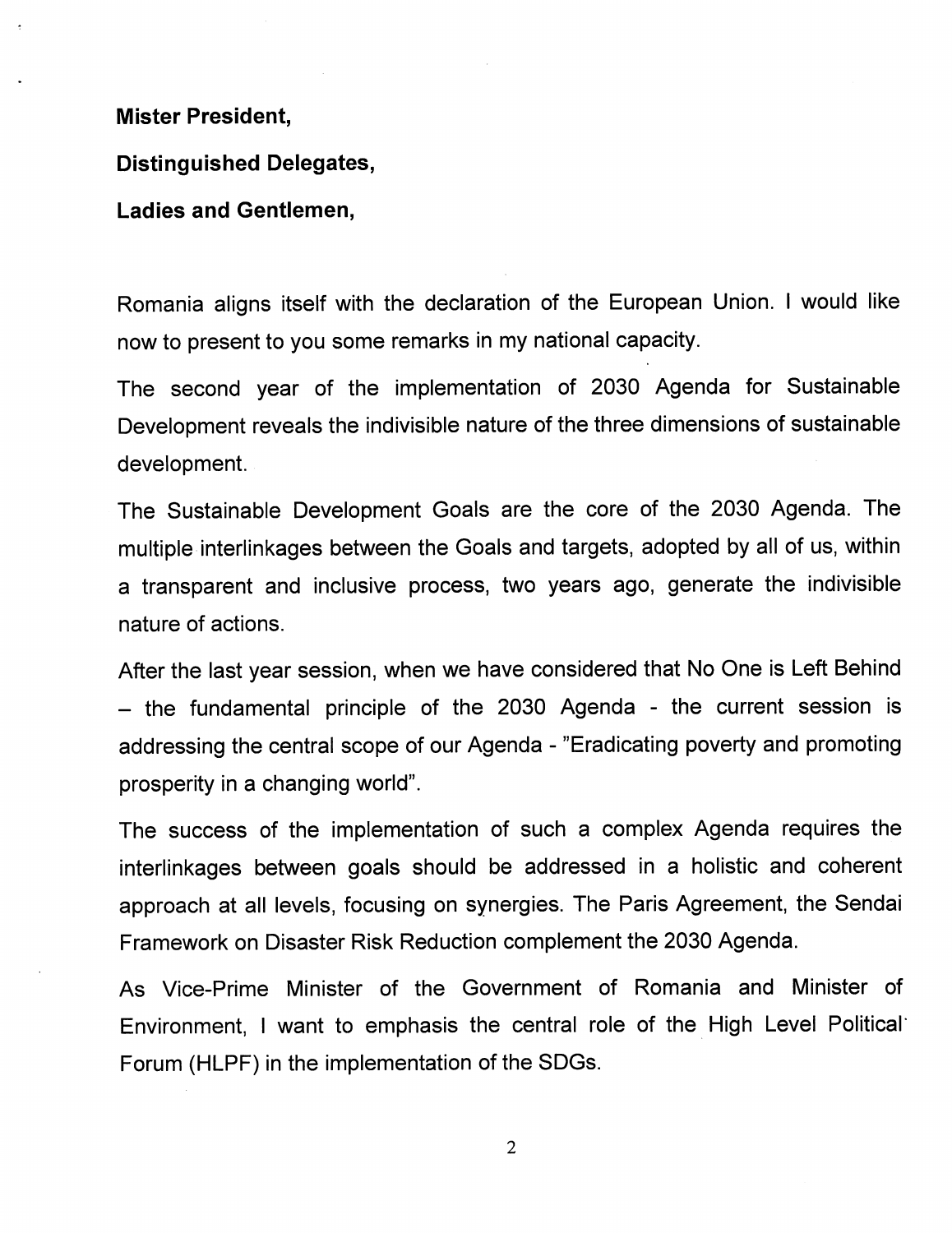The HLPF offers the occasion to form new cross-sector alliances of civil-society organizations in many countries in order to jointly develop analyses and recommendations for actions to implement the 2030 Agenda.

I want also to underline the important role of the United Nations Environment Assembly (UNEA) in advancing the environmental dimension of the 2030 Agenda. This year session of UNEA will address the overarching theme of pollution. Additional to the UNEA Resolutions, the utmost important will be the adoption of a Political Declaration on Pollution, linked to the SDGs, to prove that humanity can work together to eliminate the threat of pollution and the destruction of our planet.

Romania contributed with fifty thousand US Dollars to the budget of this year session of UNEA, a special session changing the cycle of the UN Environment Assembly from even to odd years, accordingly to UNEP budgetary and financial cycles. Our contribution aims to offer the possibility of a proper organization and wide participation of delegates from developing countries.

Distinguished Delegates,

Romania is in the process of preparing the implementation of the SDGs with their related targets. The Programme of the Romanian Government states from its vision the principle "Leave No One Behind" and gives priority to the implementation of the national plans in all three dimensions of sustainable development. We are also working together with the EU countries on implementation of the new European Consensus on Development.

At the Office of the Prime-Minister, it was established a Department for Sustainable Development, working close with the Inter-ministerial Committee on Sustainable Development, led by myself. We are in the phase of mapping the

3